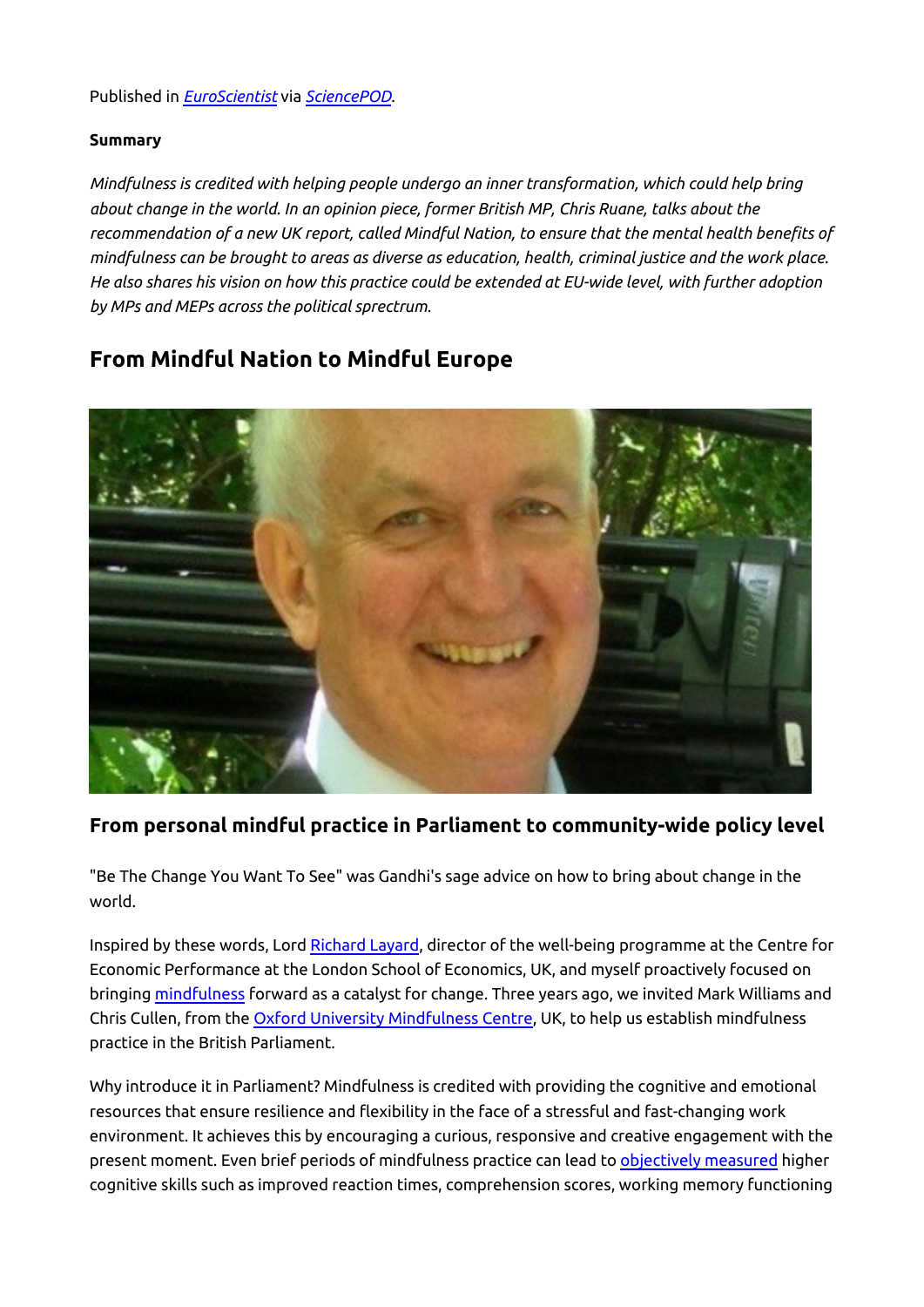and decision-making.

By experiencing its benefits first-hand, I believe, MPs are more likely to translate it into policy. There is a pressing need to address mental ill health as the World Health Organisation has predicted that it will be the biggest health burden on the planet by 2030. There needs to be measures implemented to prepare for this tidal wave--let alone deal with the citizens who are increasingly stressed.

Adoption of mindfulness across the board of education, health, the criminal justice, and the work place, could therefore play a crucial role to play in reducing the burden of mental health problems on individual well-being. And, ultimately, it could encourage the flourishing of a healthy nation.

### **Hot parliamentary topic**

Congressman Tim Ryan in the USA had already set up a similar group of mindful politicians on [Capitol](http://www.huffingtonpost.com/2013/07/25/tim-ryan-quiet-time-caucus_n_3653247.html) [Hill](http://www.huffingtonpost.com/2013/07/25/tim-ryan-quiet-time-caucus_n_3653247.html). We hoped to replicate this example. And we were really pleased when twenty MPs and Lords attended the first session. Overall, 115 persons have since been trained, with another twenty signed up for the next session, this year.

Having personally felt the transformative power of mindfulness, these MPs decided to set up a Mindfulness All Party Parliamentary Group ([MAPPG\)](http://www.oxfordmindfulness.org/all-party-parliamentary-launch/). This group-- supported by academics in from coalition of Oxford, Exeter and Bangor Universities--set up to develop mindfulness policies in the areas of education, health, criminal justice and the workplace. Interestingly, it has been achieved in a cross-party, collegiate way. Those involved have recognised that personal and societal well-being is above party politics, being pursed for the good of the nation and humanity.

In the past twelve month, this [Mindful Initiative](http://www.themindfulnessinitiative.org.uk/) drew together dozens of mindfulness practitioners, journalists, academics and scientists who gave thousands of hours of free time to work to work on a new report entitled *[Mindful Nation](http://www.themindfulnessinitiative.org.uk/mindful-nation-uk)*. This report has just been launched today, 20th October 2015. Subsequent launches in the Northern Ireland Assembly, Welsh Assembly and the Scottish Parliament are also planned because many of the areas the report covers are devolved to these administrations.

The report weaves true life testimonies of the benefit of mindfulness with closely referenced scientific research. Among the most convincing research is a recent [meta-analysis](http://www.ncbi.nlm.nih.gov/pubmed/23796855) of 209 studies, which concluded that mindfulness-based interventions showed "large and clinically significant effects in treating anxiety and depression and the gains were maintained at follow-up."

# **Mindfulness in policy**

The report makes reasonable requests of government to transfer this research into practical public policy. Specifically, *Mindful Nation* makes substantive recommendations including commissioning Mindfulness-Based Cognitive Therapy (MBCT) in the National Health Service for the 580,000 adults at *[risk of recurrent depression](http://www.ncbi.nlm.nih.gov/pubmed/25907157)* each year. This is in line with the guidelines developed by the National Institute For Health and Care Excellence (NICE), the body in charge of approving new therapies in the country.

In fact, research indicates that incorporating MBCT into the Improving Access To Psychological Therapies (IAPT) programme could save £15 (€20) for every £1 (€1) spent, offering people an